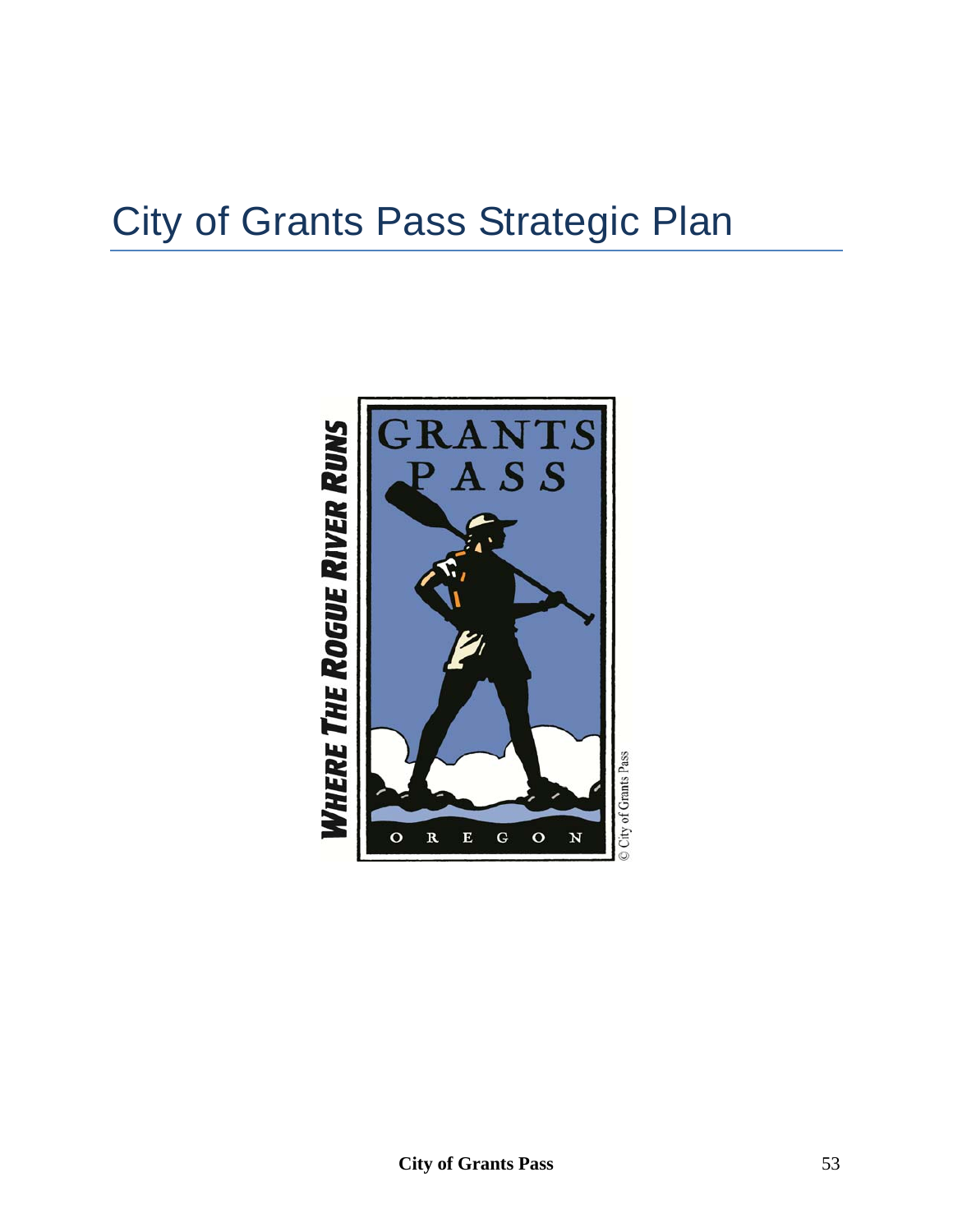## Grants Pass Strategic Plan

## **Why a Strategic Plan**

I am pleased to present the Grants Pass 2014-2015 Strategic Plan. A strategic plan helps an organization perform at a high level by defining expectations and aligning resources. It provides a clear course of action for achieving positive results. A strategic plan also provides an opportunity for Council, the community and staff to all see the routes to be taken to achieve our goals; providing an opportunity for an alignment of resources to achieve a common goal.

One thing I recognized during the strategic planning process is the secondary benefit of building stronger relations between members of Council, the community and staff. This was accomplished by involving everyone in the process of setting a course to accomplish our dreams.

This was a rewarding process that I look forward to continuing as we follow our charted course. As an organization, we are committed to the implementation of the Strategic Plan. The City's Strategic Plan will be used to establish clear staff expectations and help align department resources with common goals.

#### **Grants Pass Strategic Plan**

Strategic Planning is the formal consideration of an organization's future course. All strategic planning deals with at least one of three key questions:

- 1. "What do we do?"
- 2. "For whom do we do it?"
- 3. "How do we excel?"

#### **The Importance of Strategic Planning**

Where should City government focus its priorities? What role does the City have in addressing the community's most pressing challenges? How well is Grants Pass, as a city government, doing in its role to meet those challenges?

One way to try and answer these questions is through strategic planning. This process and how these questions are answered become our roadmap to the future. Strategic planning provides the framework for:

- Providing the community with the means to participate in establishing the vision and direction of the City.
- Establishing a process for review of and improvement in services managed by the City.
- Establishing the foundation for budgeting appropriate resources for specific outcomes.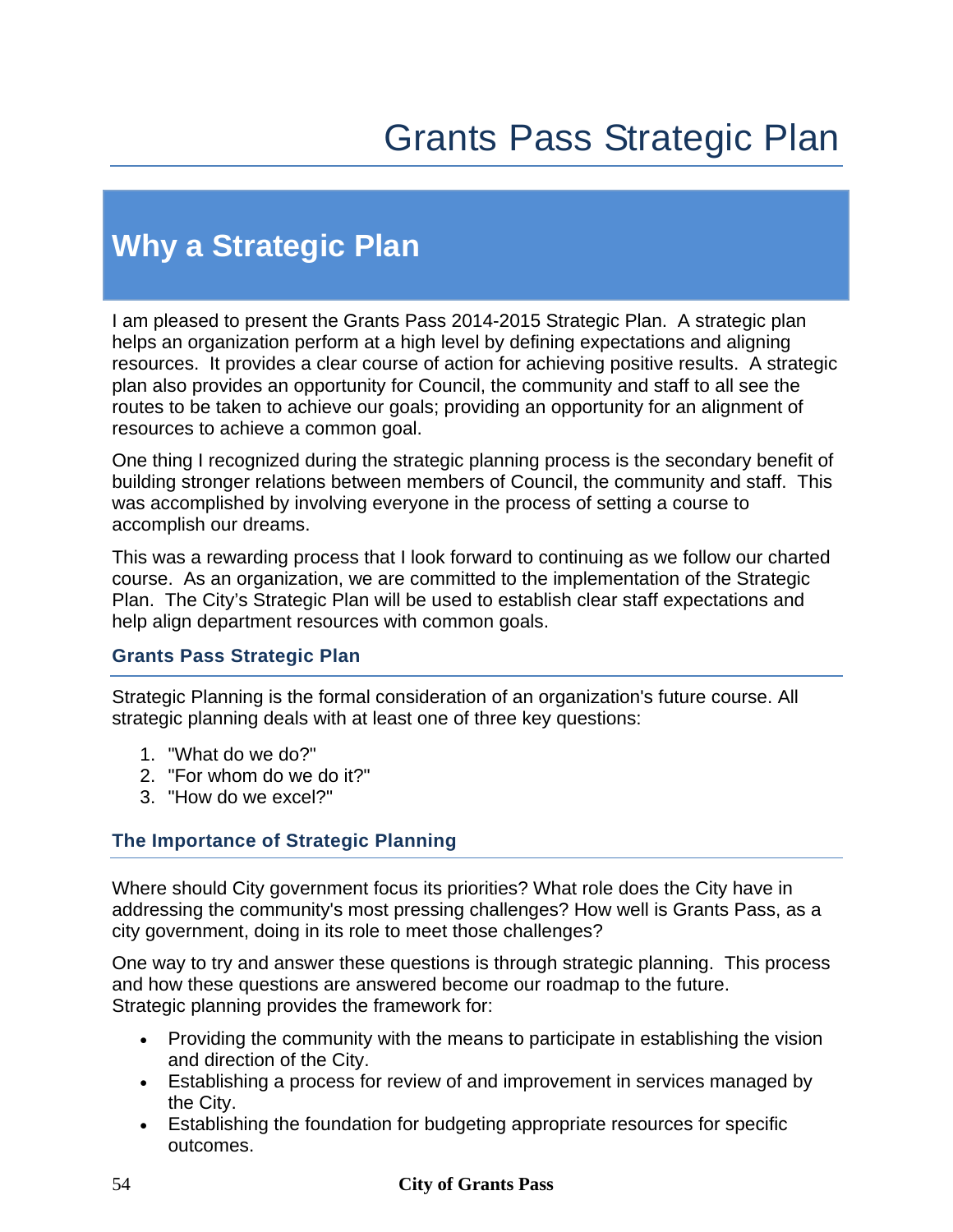The Strategic Plan is not a static document or process. It must change to reflect the changing community. Updates or periodic reviews can occur annually or every other year.

#### **The Planning Framework**

City Council expressed a desire to incorporate the goals of the community in their decision making process. An important part of the strategic planning process is public input; this was done through the City holding a community goal-setting forum and receiving reports from non-profits and community organizations. The Council also received goals from their advisory committees and commissions and City departments. Council also submitted and discussed their own goals for the City along with discussions of long-range issues and Council effectiveness.

#### **Strategic Plan**

The Strategic Plan demonstrates how the City intends to achieve the broader goals established through policy. The Plan encourages teamwork and establishes clear targets for what needs to be accomplished and helps a city realize the community's vision and to accomplish a city's mission.

Strategic planning is a method that puts employees, management and Council on one page around common goals and objectives. The strategic planning process begins with Council setting broad, organizational goals that will serve the City for many years. Then, objectives and actions are attached to the organizational goals.

#### *Mission of Council***:**

To represent all of the citizens by providing leadership policies, ordinances and decisions necessary to meeting citizen needs and desires.

#### *Vision***:**

Grants Pass is a healthy, vibrant place to live, work and play. It is an engaging, responsive city, connecting people to people and to our natural beauty. Grants Pass meets today's needs while planning for a sustainable tomorrow with diverse economic, cultural and recreational opportunities.

#### *Strategic Goals*:

Our Strategic Plan has eight goals, which reflect the City's Mission and Vision.

- Keep citizens safe
- Provide cooperative shared leadership involving Council, Staff and Community
- Encourage economic prosperity
- Expand tourism and cultural opportunities
- Promote healthy neighborhoods
- Facilitate sustainable, manageable growth
- Maintain, operate, and expand our infrastructure to meet community needs
- Preserve and enjoy our natural resources

To achieve our goals we have defined specific areas of focus and activities through objectives and actions. The following is a list of the Council's top five of the 175 objectives and actions:

**City of Grants Pass** 55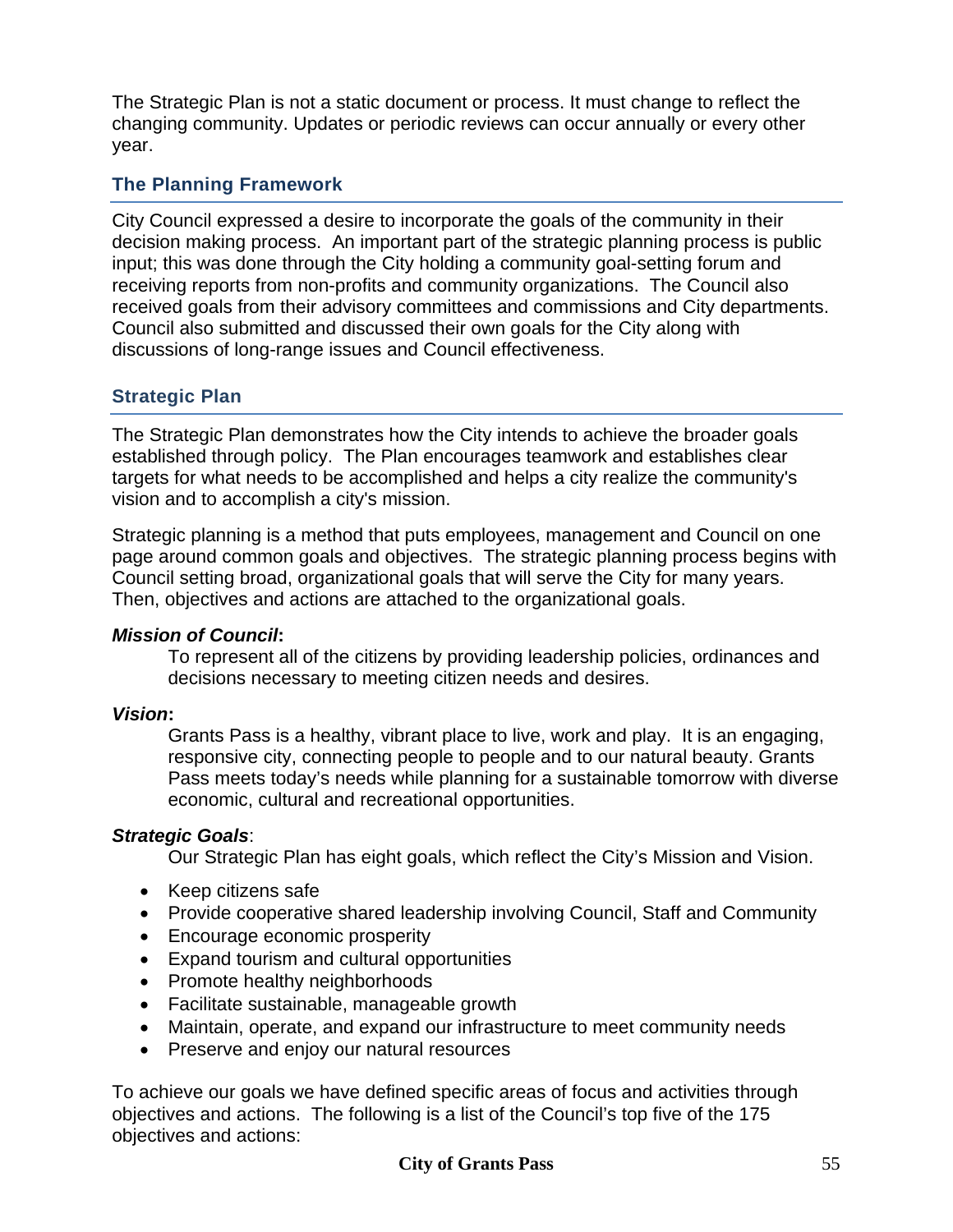- Annexation of properties into the City limits
- Participate in the pursuit of a Sobering Center
- Water Treatment Acquire portable water treatment equipment to provide drinking water if Water Treatment Plant is damaged and unable to produce water
- Develop gateway signage and landscaping
- Update/improve Development Code

Objectives and actions are prioritized to show weight of importance by number of asterisks (\*).

The final link to the Strategic Plan is the City's Fiscal Year Budget and Capital Improvement Program. The Budget is the document that provides the allocation of resources necessary to implement the objectives and action in the Strategic Plan.

I look forward to reporting our success in the coming months and to next year's plan review where we can continue our focus on long range planning to extend our plan to a five-year period.

anal Cabia

Aaron K. Cubic City Manager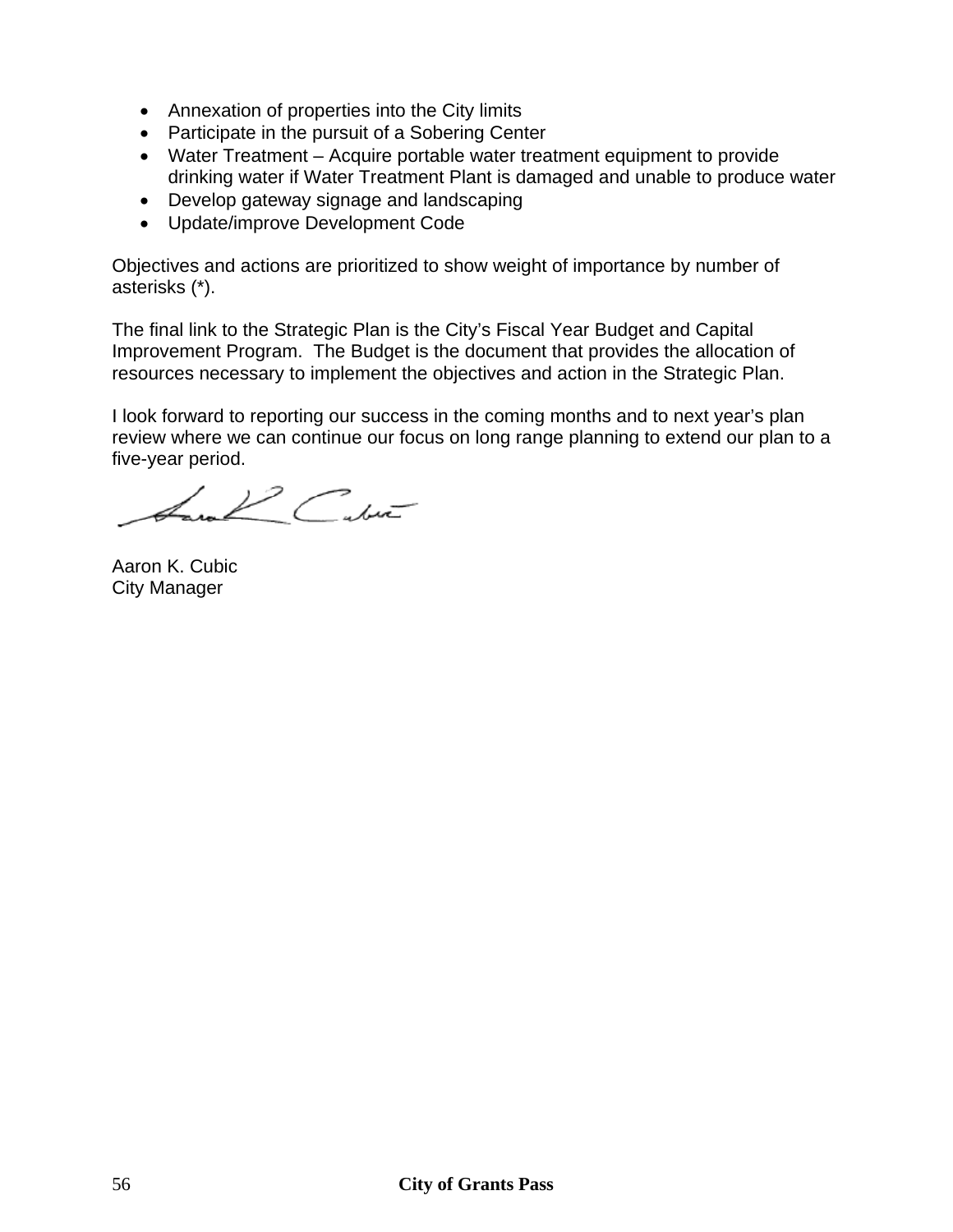## **Organizational Values**

"We Strive for Excellence"

Our primary value:

#### *Public service*

We strive to do those things which serve the best interests of all the people in Grants Pass.

Our supporting values:

#### *Quality*

We provide excellent service at an exceptional value in the services we offer.

#### *Teamwork*

We create opportunities to use each other's strengths to achieve common goals. We communicate and share mutual ownership of our work results across the organization.

#### *Individual*

We respect and support the individual. We make each citizen feel important in our contacts. We are committed to pursuing opportunities for individual achievement, personal growth and development and recognition for each employee.

#### *Creativity*

We encourage innovation and flexibility. We recommend efforts at trying new ideas and we are willing to take risks and make changes to improve service.

#### *Future*

We plan strategically and we work from our plans. We look to the future and are guided by a view of what the community can be. Our daily actions reflect a longterm view of the community.

#### *Celebrate*

We celebrate! We recognize our successes and the successes of others. We share individual and team contributions and achievements. We have fun!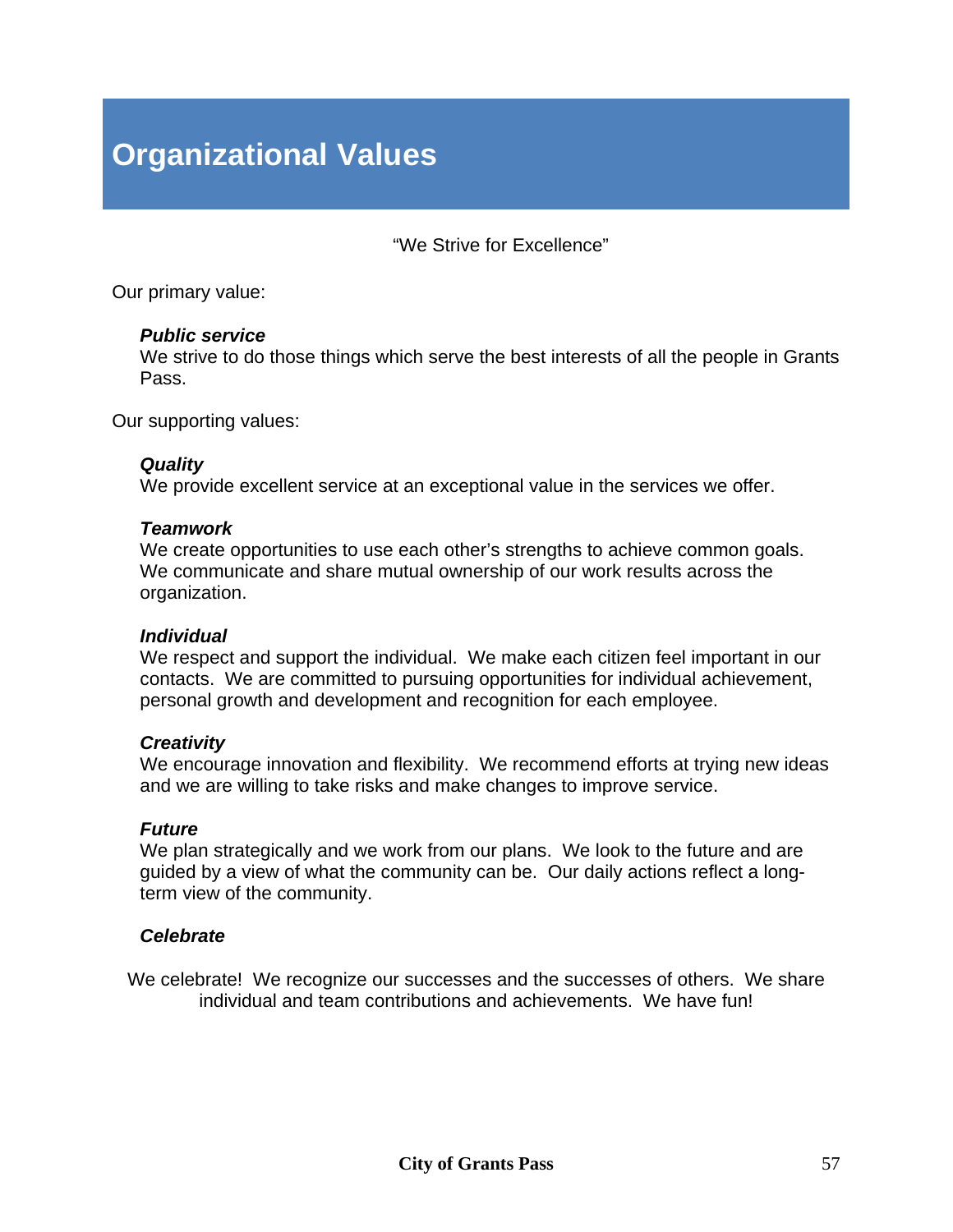# Mission of Council

To represent all of the citizens by providing leadership policies, ordinances and decisions necessary to meeting citizen needs and desires.

## Council Vision

Grants Pass is a healthy, vibrant place to live, work and play. It is an engaging, responsive city, connecting people to people and to our natural beauty. Grants Pass meets today's needs while planning for a sustainable tomorrow with diverse economic, cultural and recreational opportunities.

## Strategic Goals

Our Strategic Plan has eight goals, which reflect the City's Mission and Vision.

- Keep citizens safe
- Provide cooperative shared leadership involving Council, Staff and Community
- Encourage economic prosperity
- Expand tourism and cultural opportunities
- Promote healthy neighborhoods
- Facilitate sustainable, manageable growth
- Maintain, operate, and expand our infrastructure to meet community needs
- Preserve and enjoy our natural resources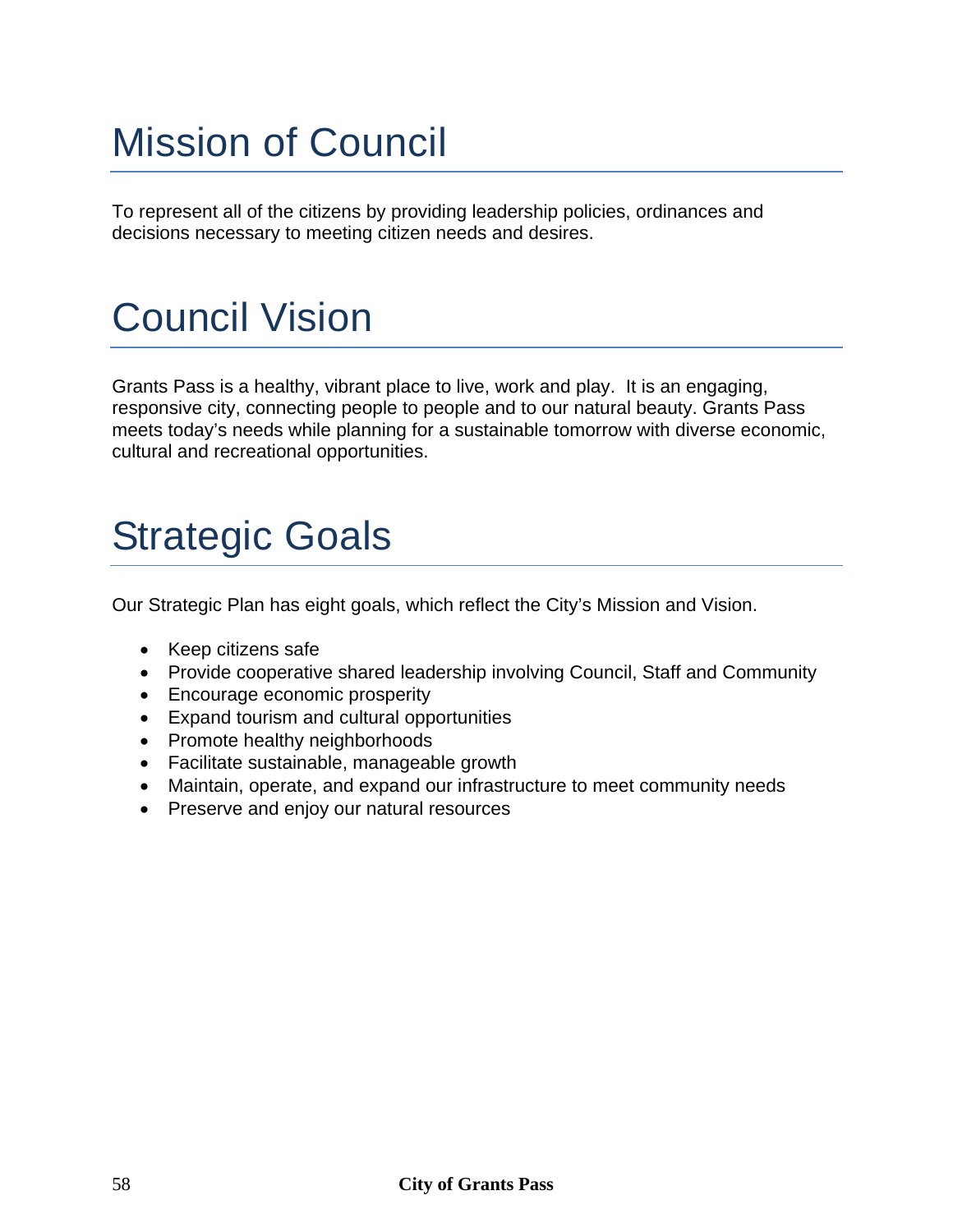## **Keep Citizens Safe**

#### *Leadership Objectives:*

- *Increase proactive patrol with specific attention to the downtown area, to include foot patrol, bicycles, T3s*
- *Evaluate Department of Public Safety through PAVE*
- *Improve preparedness for emergencies*
- *Explore creation of a Municipal Court*
- *Enhance a safe and secure environment*
- *Respond to homelessness and vagrancy in our community in a proactive, comprehensive and coordinated approach*

#### *Leadership Actions:*

*Objective 1: Increase proactive patrol with specific attention to the downtown area, to include foot patrol, bicycles, T3s. \** 

- Action 1: Expand use of video cameras on City grounds \*\*
- Action 2: Explore use of officer worn video recording cameras \*\*

#### *Objective 2: Evaluate Department of Public Safety through PAVE.*

- Action 1: Pursue the use of E-Ticketing to improve organizational efficiency \*\*
- Action 2: Explore the formation of a Public Safety Review Board \*

#### *Objective 3: Improve preparedness for emergencies.*

- Action 1: Complete emergency preparedness plans and implement \*\*\*
- Action 2: Evaluate the effectiveness of services available to assure Grants Pass is prepared for disasters \*

#### *Objective 4: Explore creation of a Municipal Court. \**

#### *Objective 5: Enhance a safe and secure environment.*

- Action 1: Participate in the pursuit of a Sobering Center \*\*\*
- 
- Action 2: Increase proactive policing, such as foot patrol in downtown corridor \*\*<br>Action 3: Fully operate public safety shift positions at the targeted service levels Fully operate public safety shift positions at the targeted service levels \*\*
- Action 4: Assess Jail Bed Contract in the event the system continues to be underfunded \*
- Action 5: Seek more grant funding for Firewise Program \*

#### *Objective 6: Respond to homelessness and vagrancy in our community in a proactive, comprehensive and coordinated approach.*

Action 1: Continue addressing vagrancy issue \*\*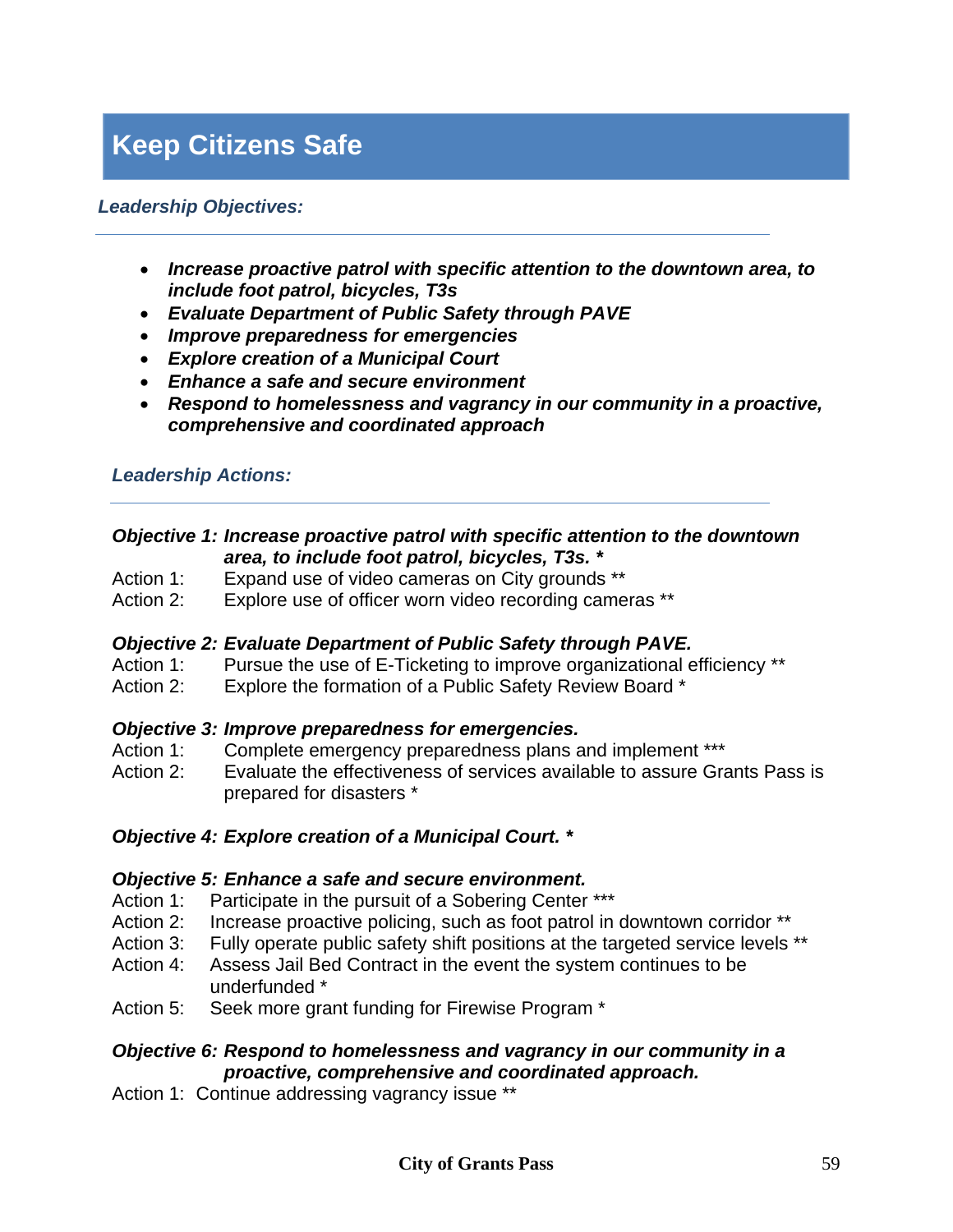## **Provide Cooperative, Shared Leadership Involving Council, Staff and Community**

#### *Leadership Objectives:*

- *Provide leadership training*
- *Implement community communication strategies*
- *Ensure efficiency and effectiveness in City operations*
- *Provide outstanding customer service in all areas of operations*

#### *Leadership Actions:*

#### *Objective 1: Provide leadership training.*

- Action 1: Provide opportunities for Councilor training
- Action 2: Provide opportunities for Committee training
- Action 3: Provide LEADS training

#### *Objective 2: Implement community communication strategies.*

- Action 1: Expand City communications through use of Channel 21 and other means\*\*
- Action 2: Develop new websites for both the City and Tourism \*
- Action 3: Hold Quarterly Town Hall meetings \*\*
- Action 4: Implement a City leadership walkabout program \*\*
- Action 5: Encourage and seek out younger generation to volunteer on City committees \*\*
- Action 6: Create/improve volunteer program and recognition \*
- Action 7 Continue to explore greater use of volunteer assistance for park maintenance \*
- Action 8: Explore options for a Citywide Social Media policy\*
- Action 9: Develop a Tree Committee Facebook page \*
- Action 10: Open doors and improve communication with City, other groups and Commissions \*

#### *Objective 4: Ensure efficiency and effectiveness in City operations.*

- Action 1: Select a new financial software program and plan for new software implementation \*
- Action 2: Continue to provide quarterly financial summary reports \*
- Action 3: Continue progress reflecting recommendations from strategic plans developed through PAVE \*
- Action 4: Address highest priority recommendations from the 2012 Fleet Performance Audit \*
- Action 5: Evaluate pros and cons of a potential City debt free financial goal and review overall debt policies\*
- Action 6: Recruit and retain qualified employees \*
- Action 7: Complete a compensation study of wages in accordance with the classification study to assist with employment recruitment and retention \*\*
- Action 8: Evaluate the benefit of having a Public Safety Director position vs. a Police & Fire Chief \*

#### 60 **City of Grants Pass**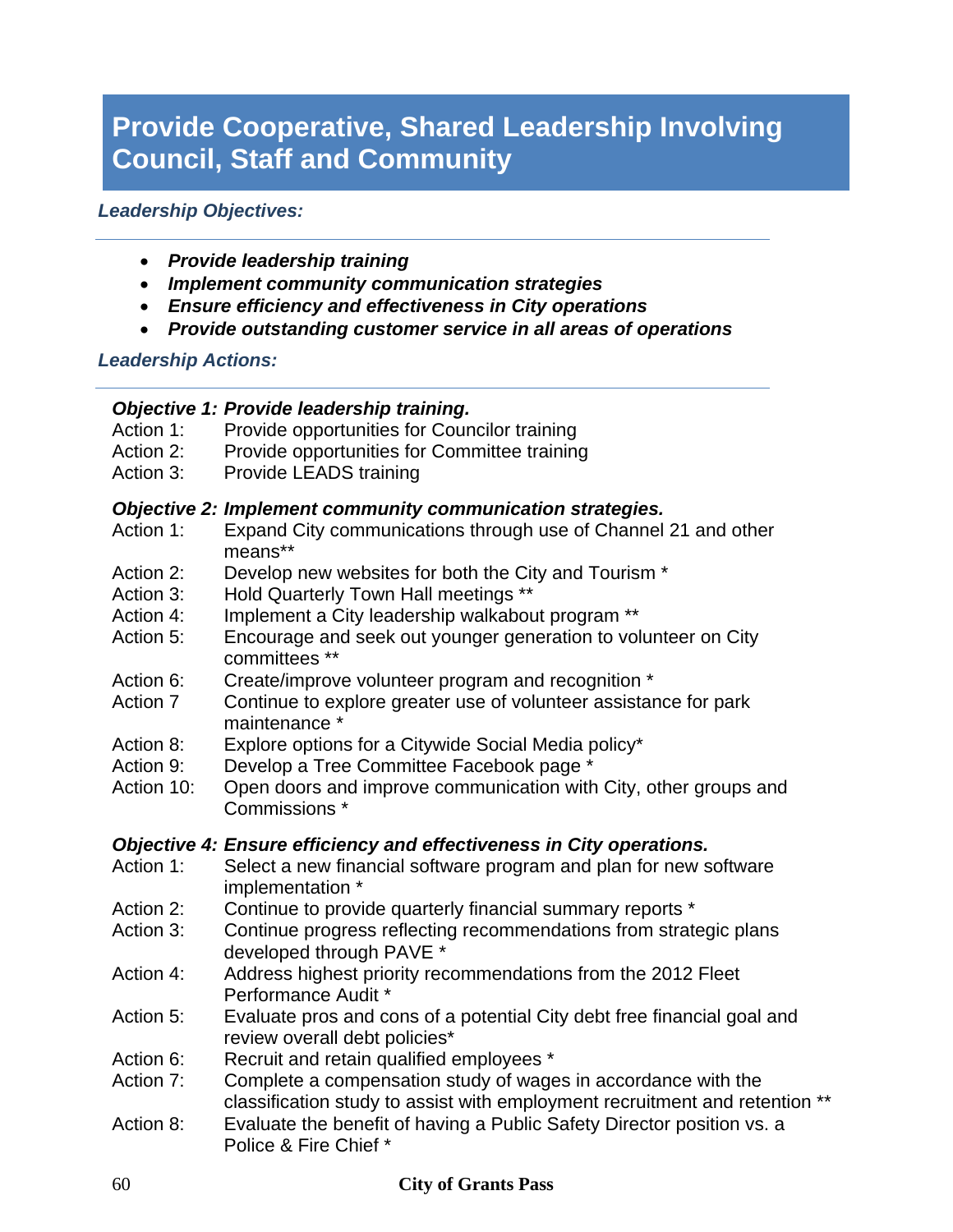- Action 9: The City will be a model for government efficiency and effectiveness, delivering the highest quality of services at the best possible value. \*\*
- Action 10: Digitize 13,000 tax lot files into DF and TIFF format and link to Laserfiche and GIS \*
- Action 11: Evaluate opportunities to outsource services \*\*
- Action 12: Improve access to Municipal Building \*
- Action 13: Upgrade heating/cooling system in the Municipal Building \*
- Action 14: Discuss facility options and prepare a recommended plan for a Fleet Maintenance Facility upgrade according to the performance audit recommendations \*
- Action 15: Document management create records retention policy \*
- Action 16: Reduce IT single points of failure by increasing system and network redundancy (IT Emergency Preparedness)\*
- Action 17: Fix phone system \*
- Action 18: Establish a pre-application analysis for building development projects \*\*\*
- Action 19: Have a public safety oversight committee of business experts and councilors to evaluate and manage cost savings in the Public Safety Department \*\*
- Action 20: Work with the MRMPO to apply for and help administer a feasibility study on alternative fuel sources for local fleets (City, County, School District, Refuse Haulers) \*\*

#### *Objective 5: Provide outstanding customer service in all areas of operations.*

Action 1: Provide centralized point of contact with standardized information \*

### **Encourage Economic Prosperity**

#### *Leadership Objectives:*

- *Facilitate an environment to encourage business prosperity and economic opportunities*
- *Streamline development process*
- *Business first attitude by cultivating a business-friendly environment; Grants Pass wants to be known as a friendly and helpful place to do business*
- *Enhance business retention, expansion and development*

#### *Leadership Actions:*

#### *Objective 1: Facilitate an environment to encourage business prosperity and economic opportunities.*

- Action 1: Pursue development of bronze forge in Grants Pass \*
- Action 2: Adopt an amendment to the transportation plan for Spalding Industrial based on the previous year's traffic study \*
- Action 3: Prepare funding package to resolve sewer issues in Spalding Park \*\*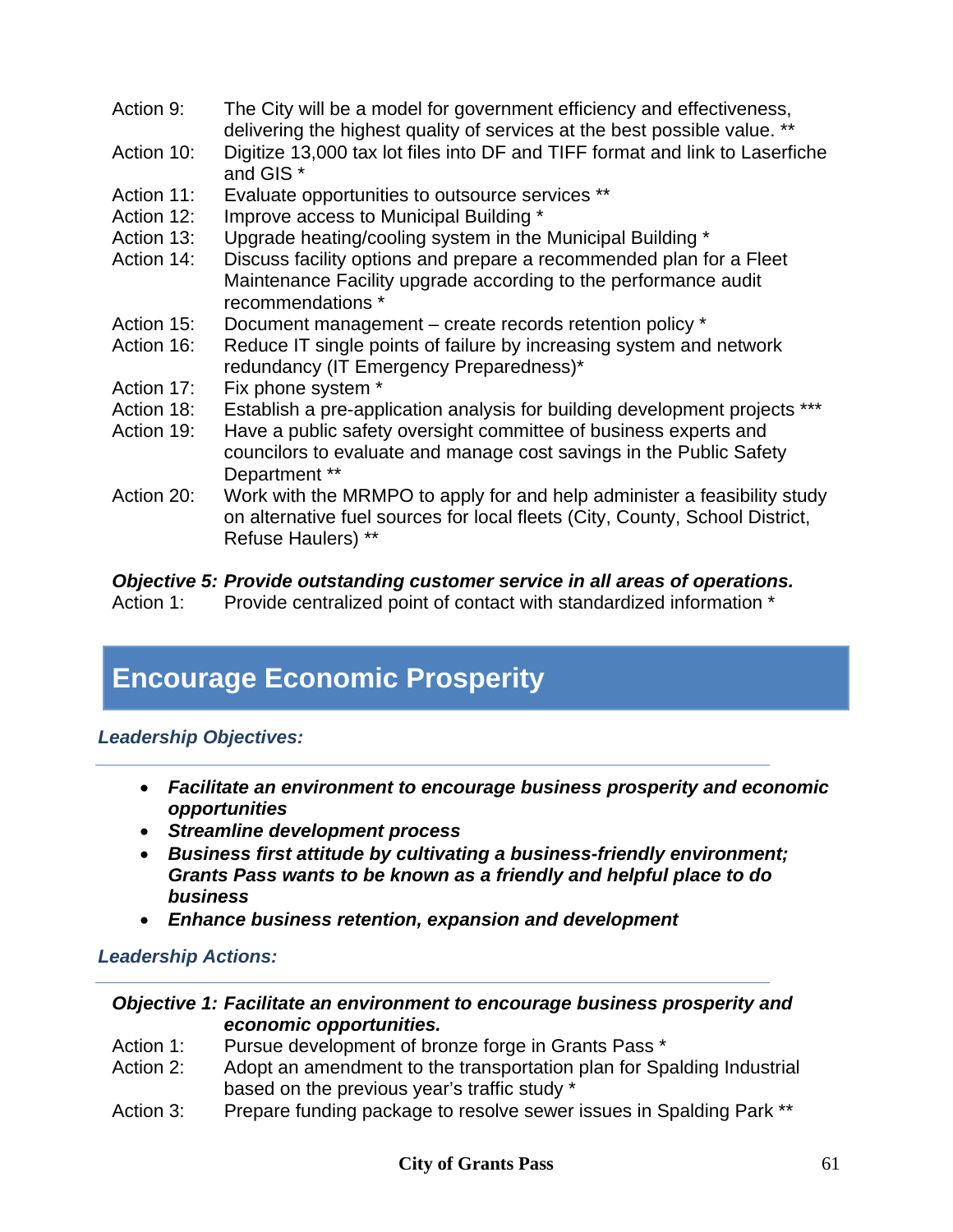- Action 4: Develop business loan program incorporating a job creation forgiveness element \*
- Action 5: Develop a joint City/County Economic Development Strategic Plan with associated performance evaluation standards \*\*
- Action 6: Find solutions for business development and remodeling \*
- Action 7: Create a clear process for the city, business owners and HBSC to obtain proper signage for the Historic District \*
- Action 8: Develop an annual award for the best Historic Renovation \*
- Action 9: Develop a comprehensive information list to be provided with property inquires\*
- Action 10: City must stay up-to-date on business health in the downtown \*
- Action 11: Prepare CDBG consolidated plan under new status as an entitlement community \*
- Action 12: Review long term parking permits and enforcement strategies \*

#### *Objective 2: Streamline development process.*

- Action 1: Implement an E-Permitting system for building and planning \*\*\*
- Action 2: Create a fast-track land use process for job creating industrial development and building permits \*
- Action 3: Continue education and transparency of development process for applicants \*

*Objective 3: Business first attitude by cultivating a business-friendly environment; Grants Pass wants to be known as a friendly and helpful place to do business. \** 

*Objective 4: Enhance business retention, expansion and development.\** 

## **Expand Tourism and Cultural Opportunities**

#### *Leadership Objectives:*

- *Increase opportunities to promote character and community spirit*
- *Provide an environment to help preserve and enhance Grants Pass' historical assets*
- *Increase recreational and cultural opportunities*
- *Coordinate and collaborate partnerships to enhance economic opportunities*

#### *Leadership Actions:*

#### *Objective 1: Increase opportunities to promote character and community spirit*

- Action 1: Develop gateway signage and landscaping \*\*\*
- Action 2: Review and refresh the City's "Branding and Marketing" \*\*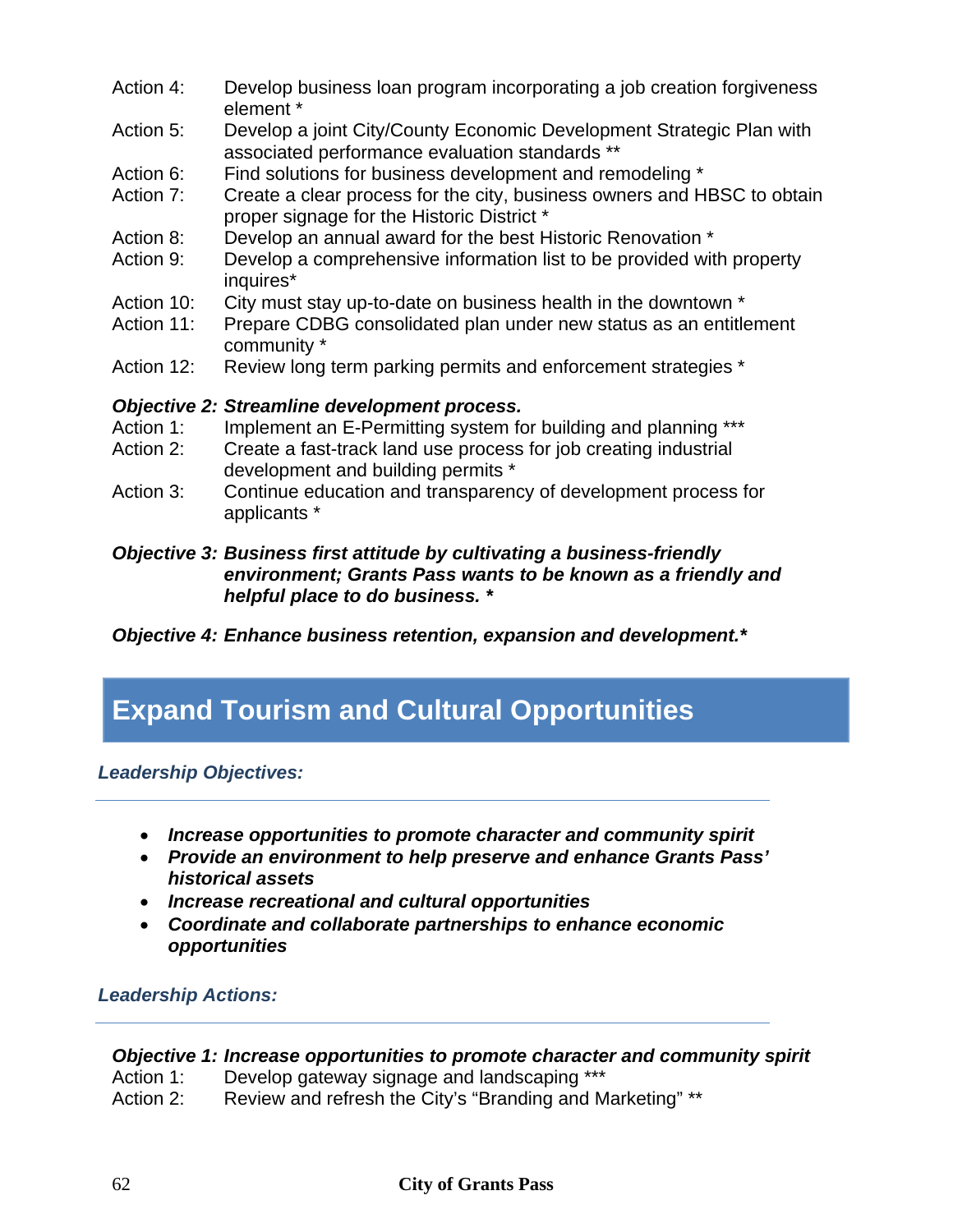#### *Objective 2: Provide an environment to help preserve and enhance Grants Pass' historical assets*

- Action 1: Update the Historic Landmark Inventory including the scoring criteria used to evaluate structures \*
- Action 2: Evaluate expanding the Historic District \*
- Action 3: Resolve Historic District conflict related to all buildings not being regulated under the same provisions \*
- Action 4: Revise the sign code to include a guideline section for regulating signs in the Historic District \*
- Action 5: Increase signage for Historical District awareness \*

#### *Objective 3: Increase recreational and cultural opportunities.*

Action 1: Improve access points to the river with paved trails and kiosks containing maps and historical information. \*

#### *Objective 4: Coordinate and collaborate partnerships to enhance economic opportunities.*

- Action 1: Look into a partnership with Rogue Allure Hotel channel to promote tourism and economic development \*\*\*
- Action 2: Reorganize the Economic Development and Tourism functions to better promote the City of Grants Pass \*

## **Facilitate Sustainable, Manageable Growth**

#### *Leadership Objectives:*

- *Complete expansion of the Urban Growth Boundary*
- *Review annexation policy*
- *Prepare industrial zones for economic expansion*
- *Identify and implement appropriate sustainability practices*
- *Improve bicycle/pedestrian paths*
- *Develop proactive solutions to community development challenges*

#### *Leadership Actions:*

#### *Objective 1: Complete expansion of the Urban Growth Boundary. \*\*\**

Action 1: Review the UGB and define with the Council the future look. Include the County when evaluating the industrial lands \*

#### *Objective 2: Review annexation policy. \*\*\**

- Action 1: Annexation of properties into the City limits \*\*\*
- Action 2: Incorporate sustainable construction methods into Public Works construction projects as feasible \*
- Action 3: Support text changes associated with Code Assistance work \*

#### *Objective 3: Prepare industrial zones for economic expansion. \**

*Objective 4: Identify and implement appropriate sustainability practices. \**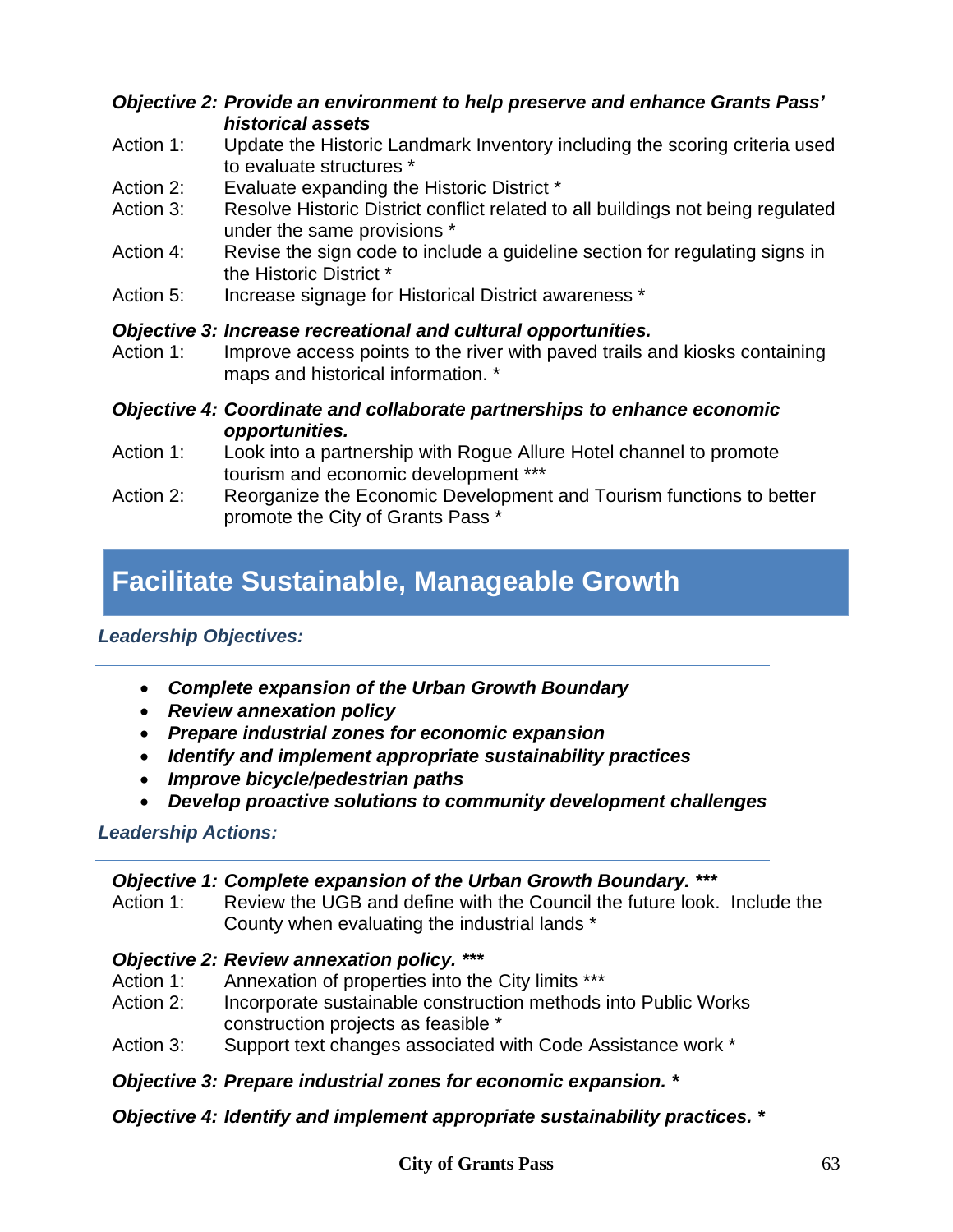#### *Objective 5: Improve bicycle/pedestrian paths. \**

*Objective 6: Develop proactive solutions to community development challenges.* 

- Action 1: Create generic engineered design details for carports and covered patios for use by property owners submitting building permits \*\*\*
- Action 2: Develop building safety/inspection/permits processes \*\*
- Action 3: Create generic fill-in-the-blanks plans for detached garages/shops for use by property owners at no charge \*\*
- Action 4: Create an online permit application, inspection request, inspection results, inspection scheduling \*\*
- Action 5: Review and revise Development Code \*
- Action 6: Reduce barriers to development \*
- Action 7: Increase customer service and satisfaction \*
- Action 8: Evaluate DDA and AFD process to determine best practices for the City and property owners and clean up old DDA and AFD records on properties – possibly convert to a fee-in-lieu system \*

Action 9: Review and revise inspection policies and procedures \*

## **Promote Healthy Neighborhoods**

#### *Leadership Objectives:*

 *Create and sustain a city of diverse neighborhoods where all residents can find and afford the values and lifestyles they seek* 

#### *Leadership Actions:*

64 **City of Grants Pass**  *Objective 1: Create and sustain a city of diverse neighborhoods where all residents can find and afford the values and lifestyles they seek.* Action 1: Support the Library \*\* Action 2: Promote re-use of vacant properties for community gardens or use empty planter strips \* Action 3: Apply for Bike and/or Walk Friendly designation \* Action 4: Prepare a short-term priority list for city parks to be included in the Budget process \* Action 5: Complete Tussing Park Phase II by installing restrooms \*\* Action 6: Complete River Vista by installing lighting for automobiles and pedestrian \* Action 7: Promote local developers/contractors \*\* Action 8: Utilize local developers \* Action 9: Facilitate creation of a Safe Routes to School project \* Action 10: Support community events such as Weekend Parkways \*\* Action 11: Improve dangerous/problem pedestrian crossings with improved lighting, striping and pedestrian signals \*\*\* Action 12: Rename Redwood Park to Phil Paquin Park \*\*\* Action 13: Evaluate improving/expanding soccer fields through a Soccer Task Force \*\* Action 14: Honor John Reinhart with Volunteer of the Year Award \* Action 15: Improve trails to provide walking/biking transportation alternatives and recreation potential \* Action 16: Support and improve current parks \* Action 17: Neighborhood watch captains to meet quarterly to exchange information \*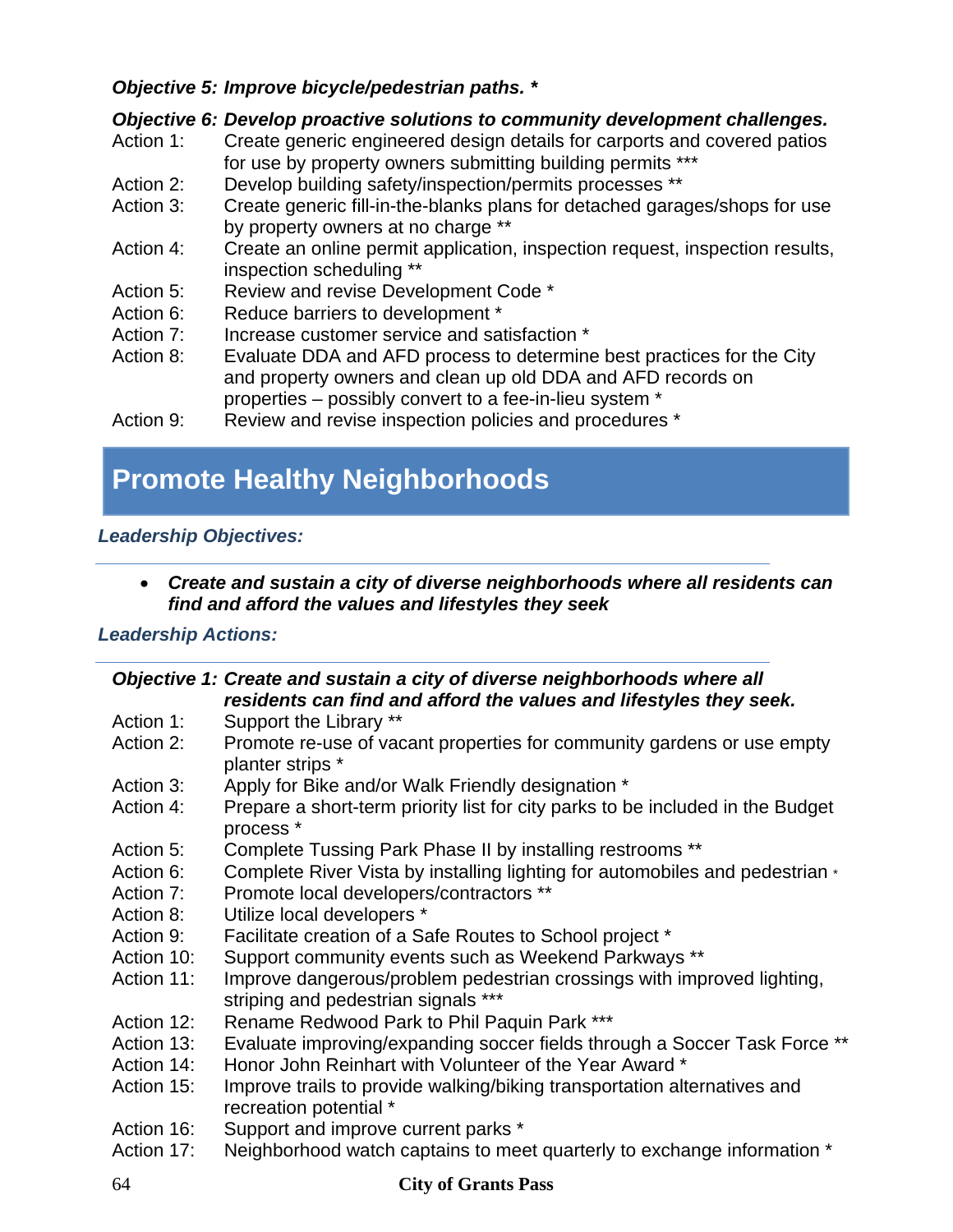## **Maintain, Operate and Expand Our Infrastructure to Meet Community Needs**

#### *Leadership Objectives:*

- *Plan for utility infrastructure*
- *Ensure water infrastructure needs are met*
- *Ensure sewer infrastructure needs are met*
- *Ensure storm facility infrastructure needs are met*
- *Ensure transportation infrastructures needs are met*

#### *Leadership Actions:*

#### *Objective 1: Plan for utility infrastructure.*

- Action 1: Develop 20-year infrastructure master plans and combined utilities plan \*
- Action 2: Complete Sewer Master Plan \*\*\*
- Action 3: Complete Water Master Plan \*\*\*
- Action 4: Complete Storm Drain Master Plan and consider funding option \*
- Action 5: Water Treatment Acquire portable water treatment equipment to provide drinking water if WTP is damaged and unable to produce water \*\*\*
- Action 6: Water Distribution and Wastewater Collection Evaluate relocation or abandonment of old water mains that could cause considerable damage to private property if they failed \*
- Action 7: Rewrite the infrastructure related master plans \*
- Action 8: Water Distribution and Wastewater Collection Continue pursuit of property acquisition for future reservoir and pump station sites \*

#### *Objective 2: Ensure water infrastructure needs are met.*

- Action 1: Replace Reservoir No. 3 \*\*\*
- Action 2: Acquire a portable generator for remote pump stations that do not have a stationary generator onsite \*\*
- Action 3: Complete projects as part of small main replacement \*
- Action 4: Complete design of Water Treatment Plant backup power \*
- Action 5: Initiate the process to replace the Water Treatment Plant \*
- Action 6: Construct structural improvements to correct seismic deficiencies \*

#### *Objective 3: Ensure sewer infrastructure needs are met.*

- Action 1: Initiate the process to expand the Wastewater Treatment Plant as required to accommodate growth in the community \*\*
- Action 2: Upgrade sewer lines \*
- Action 3: Complete JO-GRO storm water improvements \*
- Action 4: Evaluate Wastewater Treatment Plant expansion \*

#### *Objective 4: Ensure storm facility infrastructure needs are met.*

Action 1: Evaluate storm drainage deficiencies across the City \*